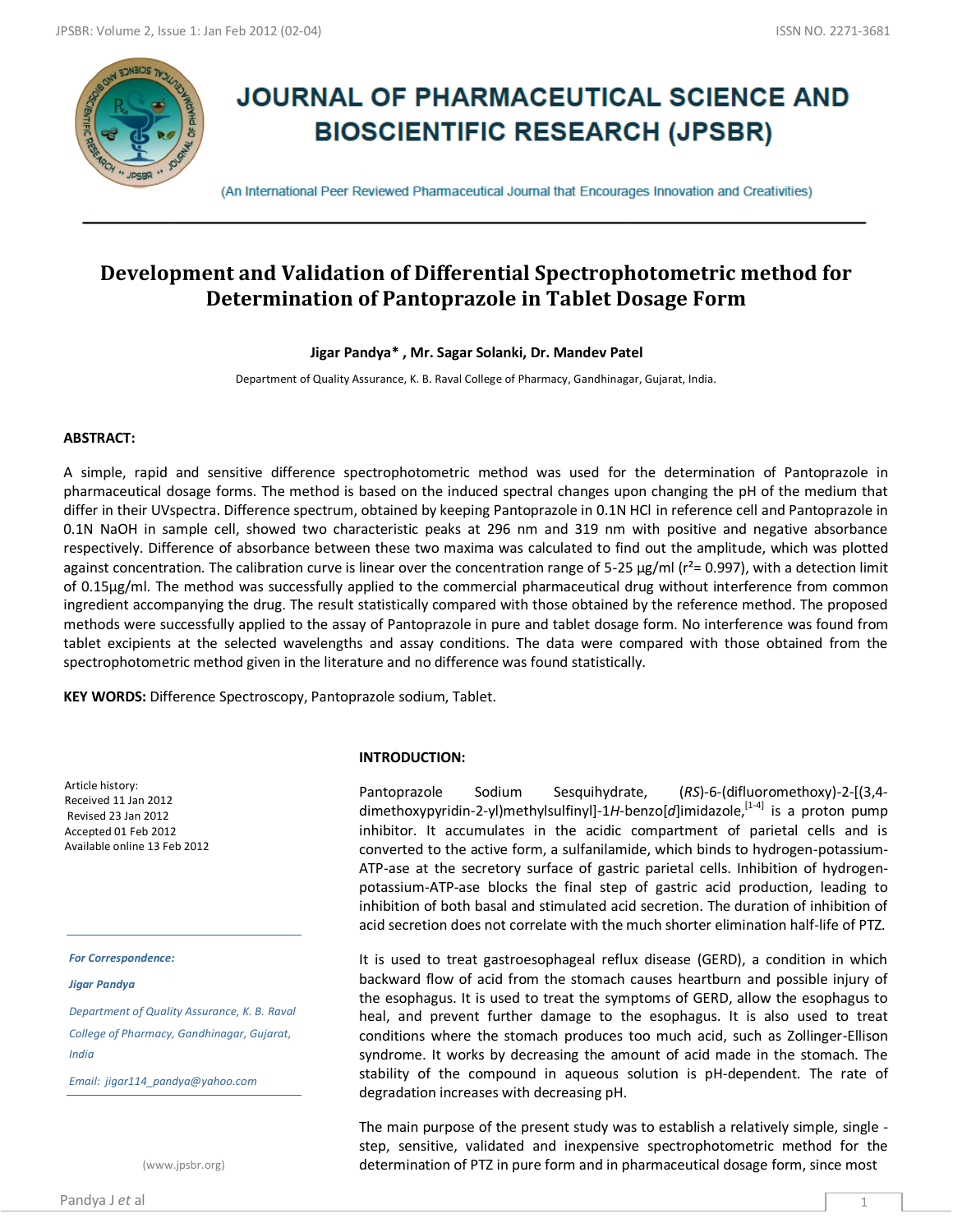

#### **Figure 1** Structure of PTZ.

of the previous methods have been found to be relatively complicated and expensive, such as HPLC and CE. The literature survey shows that UV spectroscopic method [5-7], RP- $HPLC^{[8-11]}$  method and HPTLC<sup>[12]</sup> method reported for PTZ. The developed methods were relatively more sensitive and the limit of detection (LOD) and limit of quantitation (LOQ) values for proposed methods were lower than the UV spectrophotometric method in the literature.

#### **EXPERIMENTAL CONDITION:**

#### **Materials & Methods-**

A Shimadzu UV-VIS Spectrophotometer 1800 with 1.0 cm matched quartz cells was used. PTZ bulk drug was obtained from Torrent Research Centre, Ahmedabad, India, Pantosec tablet (40mg) were obtained from the market, manufactured by Cipla Ltd., Roorkee, Haridwar, India. Sodium hydroxide and Hydrochloric Acid (0.1N Solution), Water was always double distilled.

#### **PROCEDURE**

#### **Calibration:**

Stock PTZ solution was prepared by dissolving 100 mg of working standard in 100ml of Distilled Water. Working standard solutions with concentration ranging from 5-25 μg/ml in methanol were prepared by transferring appropriate volume of stock solution to 25 ml volumetric flask in duplicate. The volume was then adjusted with 0.1N HCl and 0.1N NaOH to give a series of equimolar solutions of PTZ in different pH medium. Difference spectra were obtained by keeping acidic form (in 0.1N HCl) in reference cell and basic form (in 0.1N NaOH) in sample cell. Difference of absorbance between 296 nm and 319 nm was calculated to find out the amplitude (Table1).

#### **Calibration plot:**

A plot of difference absorbance vs. PTZ concentration was seen to be linear over the concentration range 5-25  $\mu$ g/ml (r<sup>2</sup>) =0.997) with a slop of 0.022 and intercept of 0.004 (Figure 2).The limit of detection (LOD) was determined by establishing the minimum level at which the analyte can be detected. The LOD was found to be 0.09543 μg/ml and LOQ was also found to be0.2891 μg/ml.



**Figure 2** (The Difference Absorption Calibration Curve of Pantoprazole in 0.1 N NaOH and 0.1 N HCl.The Linear regerssion equation is  $y = 0.022x-0.004$ ,  $r^2 = 0.997$ )

**Table 1** Concentration and Absorbance of PTZ in Acidic and alkaline medium (Amplitude)

| Concentration<br>(mcg/ml) | Absorbance   |           | Amplitude    |
|---------------------------|--------------|-----------|--------------|
|                           | <b>296nm</b> | 319nm     | (Difference) |
| 5                         | 0.0718       | $-0.0435$ | 0.1153       |
| 10                        | 0.0726       | $-0.138$  | 0.2106       |
| 15                        | 0.1467       | $-0.1712$ | 0.3179       |
| 20                        | 0.199        | $-0.2329$ | 0.4319       |
| 25                        | 0.2497       | $-0.3052$ | 0.5549       |



**Figure 3** Overlain spectra for Pantoprazole Sodium in Acidic & Alkaline medium

#### **Procedure for the assay of Pantoprazole Sodium in tablet:**

The average mass of 10 tablets was determined and was ground in a mortar. An amount of powder (accurately weighed) equivalent to 40 mg PTZ was transferred in 100ml volumetric flask and made up to the mark with NaOH and HCl. The content of the flask was sonicated for 10min and then the solution was filtered through Whatmann no-1 filter paper. The flask gradually was shaken and then solution was made up to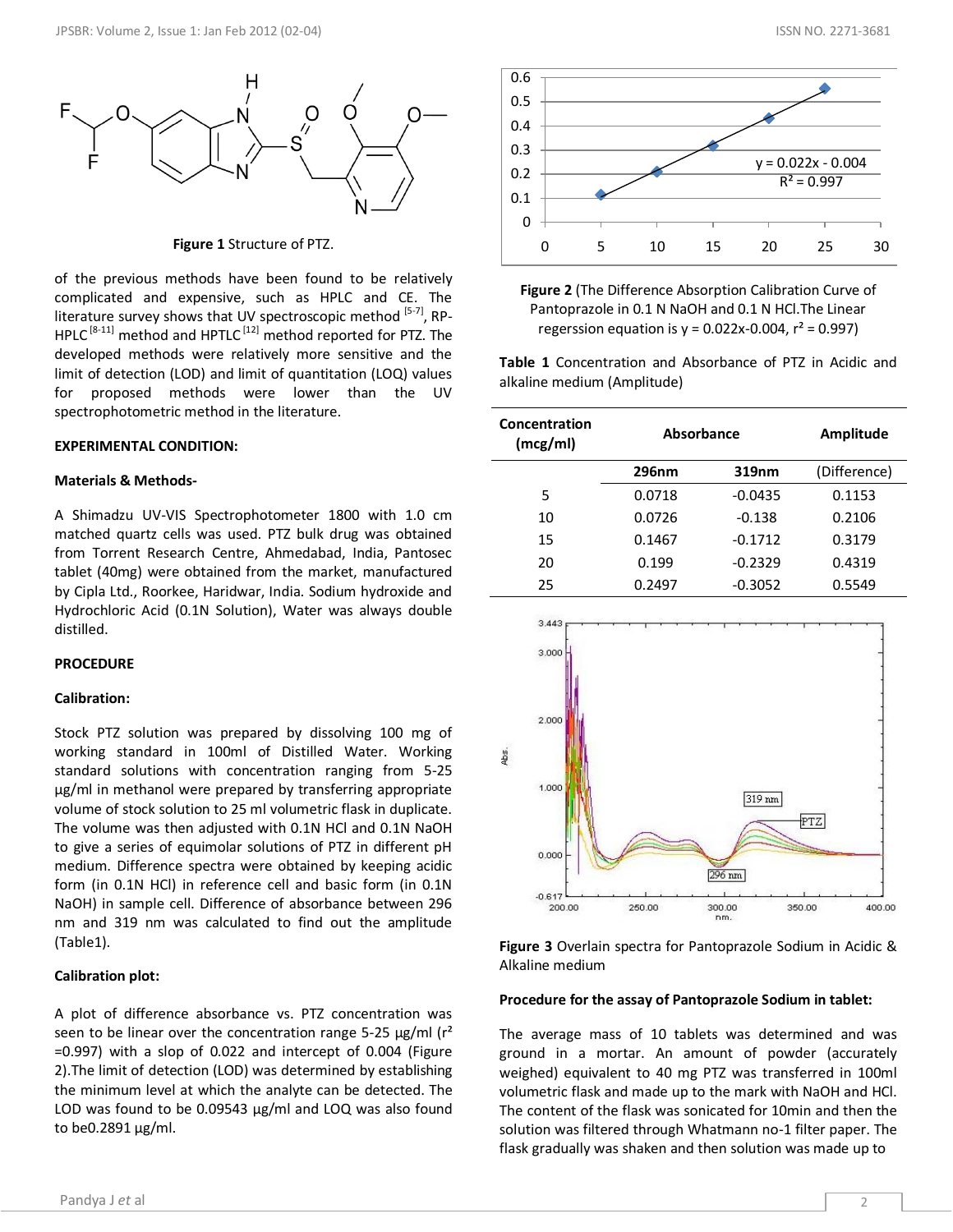



| Linearity Range                | 5-25mcg/ml  |  |
|--------------------------------|-------------|--|
| Precision (RSD)%               | $0.5 - 0.9$ |  |
| Intraday%                      | $1.0 - 1.7$ |  |
| Interday%                      | $1.0 - 1.8$ |  |
| <b>SD</b>                      | 0.002       |  |
| LOD                            | 0.0954      |  |
| LOQ                            | 0.2891      |  |
| <b>Correlation Coeffecient</b> | 0.997       |  |
| % Recovery (Tablets)           | 99.06%      |  |

**Table 2** Regression analysis and Validation Parameter

(LOD is limit of detection, LOQ is limit of quanification, %RSD is percentage relative standard deviation)

the mark. The volume was then adjusted with 0.1N HCl and 0.1 N NaOH. The Absorbance Difference (ΔA) between the acidic solution and basic solution was measured at 296nm and 319nm by placing acidic solution as reference and basic solution as sample. The content of the tablet is calculated from the calibration curve or using the corresponding regression equation in (Table-2).

## **Interference studies:**

The effect of foreign substances, inactive excipient material that commonly accompanying the drug in pharmaceutical formulation such as tablets (starch, mannitol, cellulose, PVP, magnesium stearate, titanium dioxide) was studied by comparision of the absorption spectra of PTZ in standard solution and in solution at some extract (for example: Pantosec 40 mg). The obtained absorption spectra are identical. Figure- 4 confirmed that tablet excipient have no interference effect on the measurement of ΔA values.

## **RESULT AND DISCUSSION:**

This work describes a simple pH induced difference spectrophotometric method for the determination PTZ in

tablets (in the presence of excipients).The absorbance spectra of equimolar solutions of PTZ in 0.1N HCl (pH 1) and 0.1N NaOH (pH 11), are shown in Figure 3.

Figure 4 shows the difference absorption spectrum of PTZ solution. It is generated by measure the absorbance of equimolar PTZ solution at pH 11 (in 0.1N NaOH) in sample cell against the PTZ at pH 1 (in 0.1N HCl) form in reference cell.

The proposed method was validated with respect to linearity, limit of detection (LOD), limit of quantification (LOQ), precision and accuracy according to ICH guidelines<sup>[13]</sup>. The accuracy of the proposed method was evaluated by recovery studies (standard addition method) at three different levels. The results of the recovery studies are given in Table 2. For precision of method, six standard solutions were evaluated at same day as well as at different days.

| Limit of Detection (LOD): $3.3 \times \sigma/S$         | $-$ Equation (1) |
|---------------------------------------------------------|------------------|
| Limt of Quantification (LOQ): $10 \times \sigma$ /S     | $-$ Equation (2) |
| Where $\sigma$ = The Standard deviation of the response |                  |

S = Slope of calibration curve.

The LOD and LOQ of the method were calculated by using equation no.-1 & no.-2.

Summary of all the validation parameters are given in Table 2.

## **Analysis of commercial tablets:**

Difference spectrophotometric method was applied to brand of PTZ tablet well known in the market. The result of analysis is reported in table 2. The reproducibility of the method was checked by five replicate determinations and then the Relative standard deviation (RSD) is calculated.

## **CONCLUSION:**

The method is found to be simple, economical, selective and sensitive. The low value of relative standard deviation for repeated measurement indicates that the method is precise. The statistical parameters clearly indicate the reproducibility and accuracy of the method. Analysis of PTZ in its dosage forms showed no interference from the common excipients and additives. Difference spectrophotometry by indicating pH of the medium may be recommended for routine and quality control analysis of the investigated drug in tablets.

## **REFERENCES**

- 1.) Indian Pharmacopoiea,  $6^{th}$  Edition, Ministry of Health and Family welfare, published by The Indian Pharmacopoiea Commission, Ghaziabad, vol-II, (2010), 1856-57.
- 2.) British Pharmacopoiea.  $6^{th}$  Edition (6.1-6.5), vol-II, (2010), 1607.